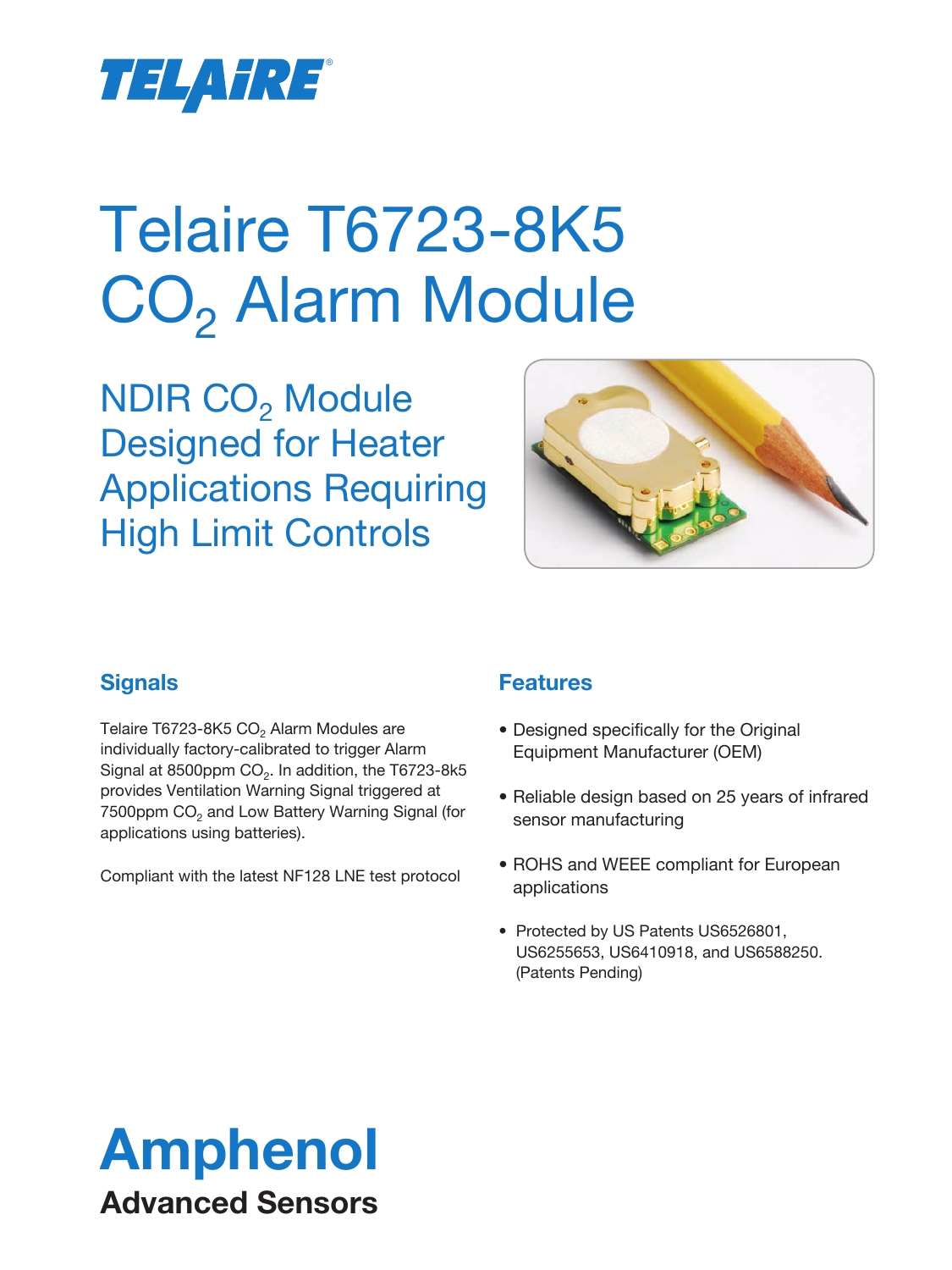## Telaire T6723-8k5  $CO<sub>2</sub>$  Alarm Specifications

## **General Performance**

Operating Temperature Range: -20°C to +55°C

Storage Temperature Range: -20°C to +70°C

Operating Humidity Range: 0 – 99%

#### Sensor Life

• Designed for 5 years of heater use with no calibration required

#### Self-Diagnostics

• Detector and lamp failures

#### "Forced Alarm" Test Pad

• Simulates warning and alarm shutdown through the sensor

### **Compliance**

#### LNE

 $\bullet$  CO<sub>2</sub> detector is compliant with the latest NF128 related specific LNE test protocol Cemat 633V *(required by French decree number 2004-945)*

#### Acceptance of Electronics Assemblies

• IPC-A-610D, Class 2

ESD Immunity (installed in OEM equipment)

• Designed to meet EN61000-4-2, level 2

#### HR Radiation Immunity

• Designed to meet EN61000-4-3

#### Magnetic Immunity

• Designed to meet EN61000-4-8

#### Radiated Emissions

• Designed to meet EN55022, Class B

#### **ROHS**

• Per 2011/65/EU

#### **WEEE**

• Per 2012/19/EU

## **Electrical**

Power Input

• 4.3VDC – 7.0VDC

Average Current @ 6.0 VDC with 100k pull up resistors

- 2 minute sampling rate < 2.0mA per hour average, typical
- 15 second sample rate < 8.0mA per hour average, typical

#### Peak Current

 $\bullet$  < 100mA  $\pm$  10%

#### Low Voltage Shut-down

• 4.3 VDC  $\pm$  5%

#### Connector (5-pin)

- Pin  $1 \rightarrow$  Ventilate Warning
- Pin  $2 \rightarrow$  Low Battery Warning
- Pin  $3 \rightarrow V +$
- Pin  $4 \rightarrow V$ -
- Pin  $5 \rightarrow$  Alarm Output

#### Connector Type

• JST B5B-EH-A(LF)

#### Reverse Polarity Protection

• None

#### Forced Alarm

• Connect Pin 6 to ground at startup to force alarm output

#### **Calibration**

• Pin 6 connected with 1MΩ to ground initiates zero calibration.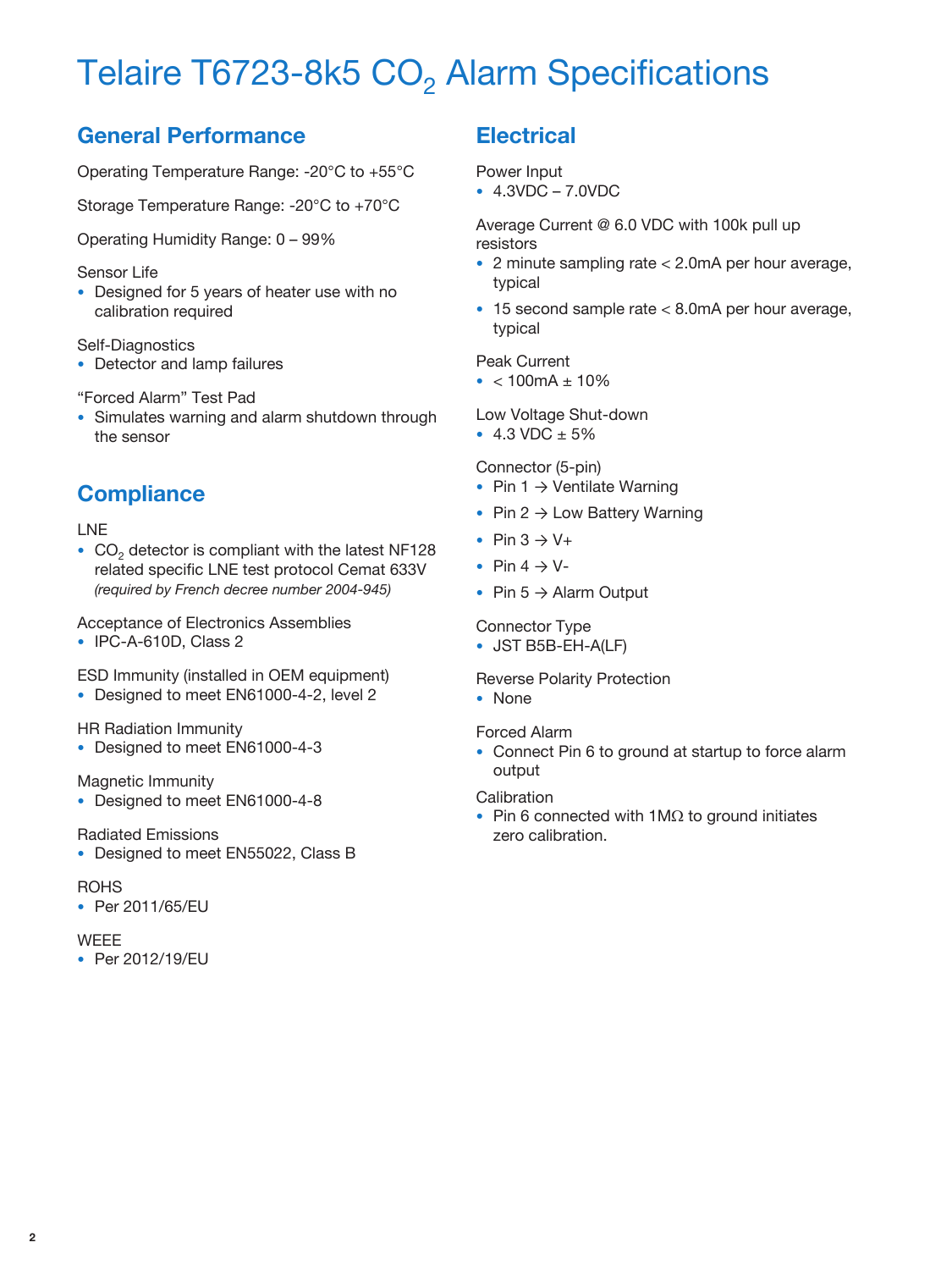## Telaire T6723-8k5 CO<sub>2</sub> Alarm Specifications

## **Output Description**

Alarm Output

- 8500ppm ± 1000ppm
- Normally low

Low Battery Warning

- 5.3 VDC  $\pm$  5%
- Normally high

Ventilate Warning

- 0.1% CO<sub>2</sub> below alarm level with 0.1% CO<sub>2</sub> hysteresis
- Normally high

### **Measurement Accuracy**



Figure  $2 - CO<sub>2</sub>$  PPM Alarm vs temperature

#### Alarm Setpoint

• 0.85% CO<sub>2</sub> in air  $\pm$  0.1% CO<sub>2</sub> by volume from 5 to 30°C

Alarm Hysteresis

• 0.1%  $CO<sub>2</sub>$  by volume

Sampling Interval:

- 2 minutes  $\pm$  10% for  $<$  6500 ppm
- $\cdot$  15 seconds  $\pm$  10% for  $>$  6500 ppm

Alarm Conditions:

- 3 consecutive samples above 0.85%  $CO<sub>2</sub>$
- 3 consecutive samples below 4.3V input
- 3 consecutive samples for self-diagnostic failure

Operating Temperature Accuracy

• See Figure 2 for expected sensor performance in controlled audit test conditions